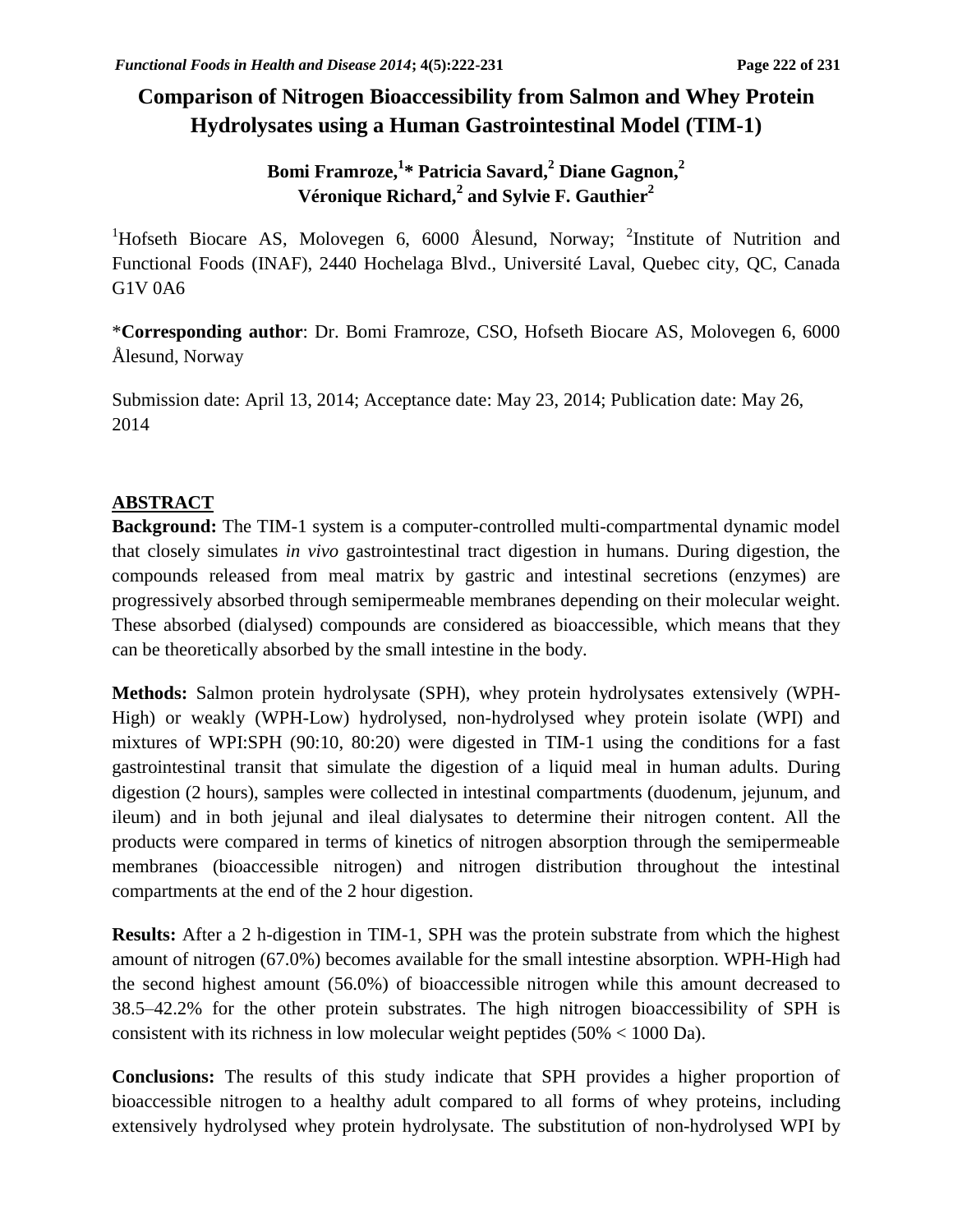small amounts of SPH (10–20%) improved slightly its nitrogen bioaccessibility, making the mixture particularly suitable for applications such as medical foods that require rapid protein uptake and where the use of extensively hydrolysed whey protein is unfeasible due to its undesirable organoleptic properties.

**Keywords:** Salmon protein hydrolysate, Whey protein, Nitrogen bioaccessibility, TIM-1

### **BACKGROUND:**

TIM-1 is a computer-controlled multi-compartmental dynamic model that closely simulates the conditions of the *in vivo* gastrointestinal tract in humans and monogastric animals [1]. It has been developed at the TNO Nutrition & Food Research Institute (Zeist, The Netherlands). This gastrointestinal (GI) model reproduces the physiological conditions of digestion such as meal size, peristaltic movements, pH, composition of the gastric and intestinal secretions, gastrointestinal transit, and small intestine absorption of water and digested products by their passage through semipermeable membranes, which are connected to the jejunal and ileal compartments. With this *in vitro* GI model, digested products measured in the jejunal and ileal dialysates can be considered as bioaccessible, which means that they can be theoretically assimilated by the body. In fact, "bioaccessibility" was previously defined as the proportion of a compound that is released from a food matrix in the gastrointestinal tract and thus becomes available for intestinal absorption and that can further enter the blood stream [2].

The different components of the TIM-1 have been variously described and many illustrative schematics have been published [3–5]. This model has been utilized in several digestion studies to evaluate the digestibility/availability/absorption of minerals [6, 7], vitamins [8, 9], proteins [10–12], and milk growth factors [13]. TIM-1 has also been used to investigate nutraceuticals [14–16] and drug delivery [5, 17, 18].

### **INTRODUCTION:**

The use of salmon offcuts from the salmon fillet industry to produce human grade nutritional products is an aspirational goal of sustainability for the Norwegian salmon aquaculture industry. Head and backbone salmon offcuts, produced after filleting, were subjected to enzymatic hydrolysis followed by separation of the water-soluble protein phase and spray-drying the concentrate to produce a very palatable salmon protein hydrolysate powder (SPH). This hydrolysate contained oligopeptides and peptides with a molecular weight of less than 3000 Daltons, as determined by MALDI-TOF (Matrix Assisted Laser Desorption/Ionization-Time Of Flight) analysis. Gel permeation chromatography analysis further showed that 50% of these peptides have a molecular weight of less than 1000 Daltons [19].

Whey protein hydrolysates (WPH) are known for their bioactivity and functionality [20] but their bitter taste, particularly when they are extensively hydrolysed, represents a major limit to their utilisation as ingredients in food and nutritional formulations. In fact, bitterness in a WPH was recently associated with four main peptides that were reported to explain 88% of the bitterness' product intensity [21]. Since bitter peptides are included in the sequence of whey proteins and released by the action of proteases during the manufacture of WPH, it is extremely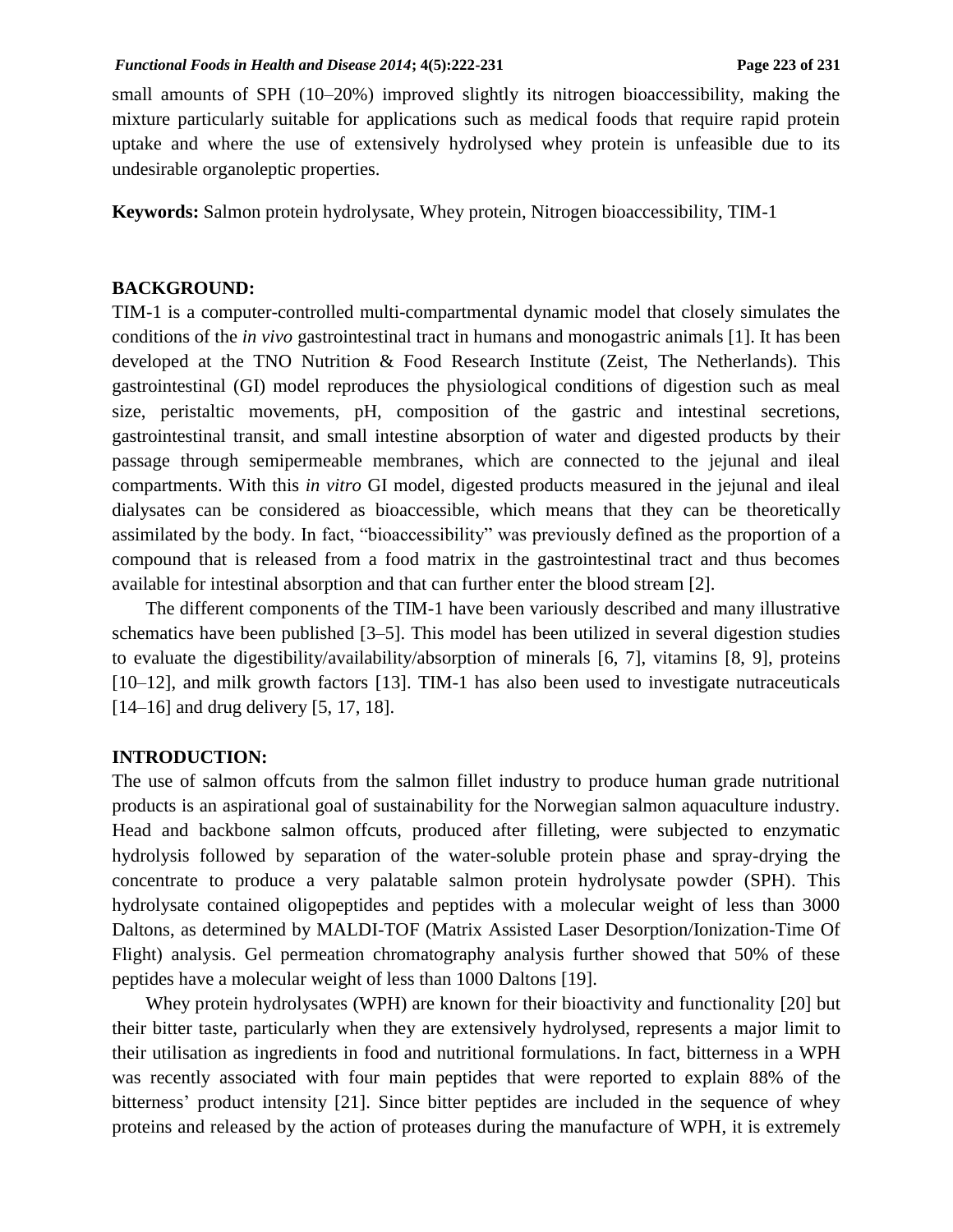difficult to prevent the development of bitterness in the final product. Different approaches were tested to reduce the bitterness of WPH, such as the addition of bitter taste inhibiting agents in WPH beverages, but the effectiveness of these inhibitors varied widely depending on the extent of hydrolysis of WPH and the components present in the final beverages [22]. Actually, WPH bitterness thus remains the main limiting factor for their use in food and pharmaceutical applications.

In the present study, nitrogen bioaccessibility from different protein substrates was determined using TIM-1 under conditions simulating the ingestion of a liquid meal (fast transit). The SPH was compared to a non-hydrolysed whey protein isolate (WPI) and to WPI hydrolysates extensively (WPH-High) and weakly (WPH-Low) hydrolysed. Two substitution levels (10% and 20%) of WPI by SPH were tested in order to verify the nitrogen bioaccessibility when SPH is provided in a mixed protein powder.

The hypothesis is that nitrogen bioaccessibility from SPH will be higher than WPH-High during its *in vitro* gastrointestinal digestion and that a small addition of SPH (10–20%) in a nonhydrolysed WPI should synergistically increase the nitrogen bioaccessibility in comparison with WPI digested alone.

### **MATERIALS AND METHODS:**

**Materials:** The enzymes used for the digestion of proteins were pepsin from porcine gastric mucosa (EC 3.4.23.1; 3,200–4,500 U/mg protein, Sigma-Aldrich, MO, USA), trypsin from porcine pancreas (EC 3.4.21.4;  $\geq$  7,500 U/mg protein, Sigma-Aldrich), and partially purified porcine pancreatin (Pancrex V Powder, Pains and Byrne, Greenford, England). According to the manufacturer, 1 gram of Pancrex V contains 1,400, 25,000 and 30,000 British Pharmacopeia units of free protease, lipase, and amylase, respectively.

The proteins used in the study were: a salmon protein hydrolysate (SHP, lot 1221, Hofseth Biocare SA, Aalesund, Norway) containing 90.0% protein (normalized); an instant whey protein isolate 90 (WPI, lot FL1124, Milk Specialities Global, MN, USA) containing 85.7% protein (normalized); a whey protein hydrolysate extensively hydrolysed (WPH-High, lot 1568641, Lacprodan DI-3095, Arla Foods Ingredients, Viby J, Denmark) containing 83.5% protein (normalized); a whey protein hydrolysate weakly hydrolysed (WPH-Low, lot U480214, Lacprodan DI-6171, Arla Foods Ingredients) containing 86.1% protein (normalized).

**Description of the TIM-1 Model:** TIM-1 includes four compartments corresponding to the stomach, duodenum, jejunum and ileum, which are connected in series. Each compartment comprises a flexible wall within a glass jacket to allow an efficient heat transfer. During digestion, meal progresses through the compartments and is subjected to peristaltic-like movement by means of water pressure on the outside of the flexible wall. The computercontrolled parameters during digestion were: temperature (37°C), pH values, secretion of gastric and intestinal electrolytes containing enzymes, peristaltic cycles, and the flow rate of the chyme throughout the system. The jejunal and ileal compartments were connected to hollow-fibre membranes (Baxter Xenium 110 high-flux dialyzer, Baxter Healthcare, Deerfield, US) with a molecular weight cut-off (MWCO) of 11.8 kDa. These semipermeable membranes simulate the absorption of water and digestion products from the chyme and modify its electrolyte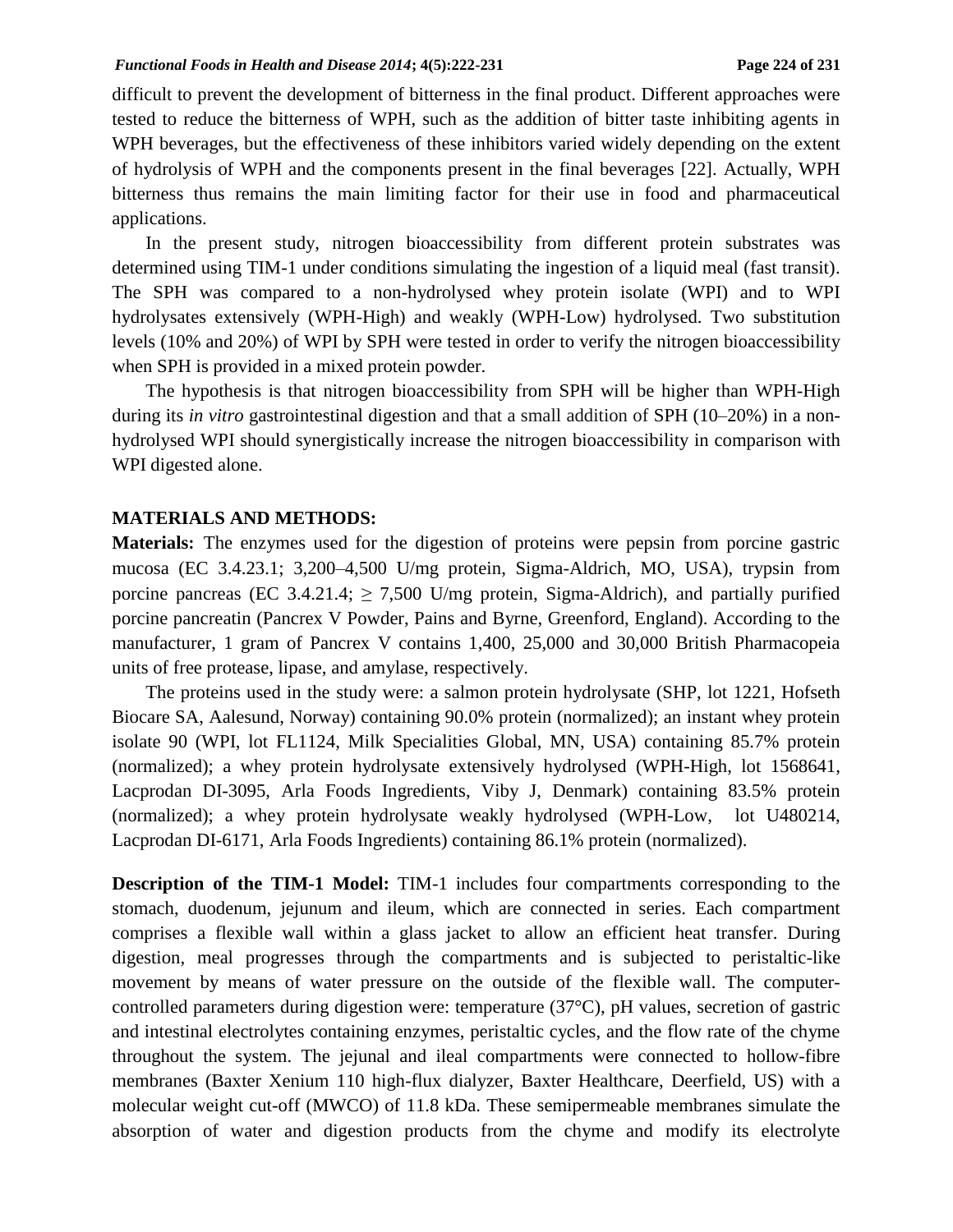concentrations. Nitrogen present in jejunal and ileal dialysates constituted the fraction of bioaccessible nitrogen. After the passage of the chyme throughout the system, the effluent residue, representing the portion of meal that reach colon, is discharged in a bottle kept on ice.

**Digestion of Protein Substrates:** Protein substrate (25 g) was solubilized in reverse osmosis water (300 g) under agitation for 5 minutes. An aliquot (5 g) of this solution was kept to determine nitrogen content in the starting meal, while the rest of the meal (320 g) was fed into the TIM-1 gastric compartment. When mixtures of WPI and SPH were digested, the protein substrates were combined according to ratios of 90:10 (22.5 g WPI + 2.5 g SPH) and 80:20 (20 g  $WPI + 5$  g SPH) before their solubilisation in the same amount of water (300 g).

During digestion, gastric and duodenal secretions were delivered to the respective compartments at a flow rate of 0.25 ml/min. Gastric secretions consisted of pepsin (0.28 mg/ml) in an electrolytes solution (NaCl, 3.0 g/l; KCl, 1.1 g/l; CaCl<sub>2</sub>, 0.15 g/l; NaHCO<sub>3</sub>, 0.60 g/l) while duodenal secretions consisting of 7% pancreatin solution (Pancrex V powder) in intestinal electrolytes solution (NaCl, 5.0 g/l; KCl, 0.60 g/l; CaCl<sub>2</sub>, 0.30 g/l; pH 7.0). Both electrolytes solutions were prepared in reverse osmosis-purified water. Meal digestion lasted 2 h and digested samples were collected in the intestinal compartments for their nitrogen content analysis as shown in Table 1. Chyme remaining in duodenal, jejunal and ileal compartments at the end of the digestion (120 min) was sampled for subsequent nitrogen analysis, while samples were collected at different times in the dialysates (jejunal and ileal) in order to measure the kinetics of nitrogen absorption through the semipermeable membranes. For the effluent residue, which contains the non-bioaccessible nitrogen, the totality of the fraction (0 to 120 min) collected during the two hour digestion was analysed for its nitrogen content.

| <b>Compartment</b>           | <b>Sampling times</b><br>(min) |
|------------------------------|--------------------------------|
| Duodenum (chyme)             | 120                            |
| Jejunum (chyme)              | 120                            |
|                              | 120                            |
| Ileum (chyme)                |                                |
| Jejunal membrane (dialysate) | 0, 30, 60, 90, 120             |
| Ileal membrane (dialysate)   | 0, 30, 60, 90, 120             |
| Effluent (residue)           | 0 to 120                       |

**Table 1.** Time intervals for sampling in intestinal compartments.

All the samples collected during digestion were frozen at  $-80^{\circ}$ C until their nitrogen analysis. A blank digestion run was performed using the same conditions but by adding 300 g of reverse osmosis water in the stomach compartment. This blank allows the estimation of nitrogen content in digestive secretions (e.g. enzymes) for the calculation of nitrogen distribution throughout the TIM-1 compartments during the digestion. All the protein substrates and mixtures of WPI:SPH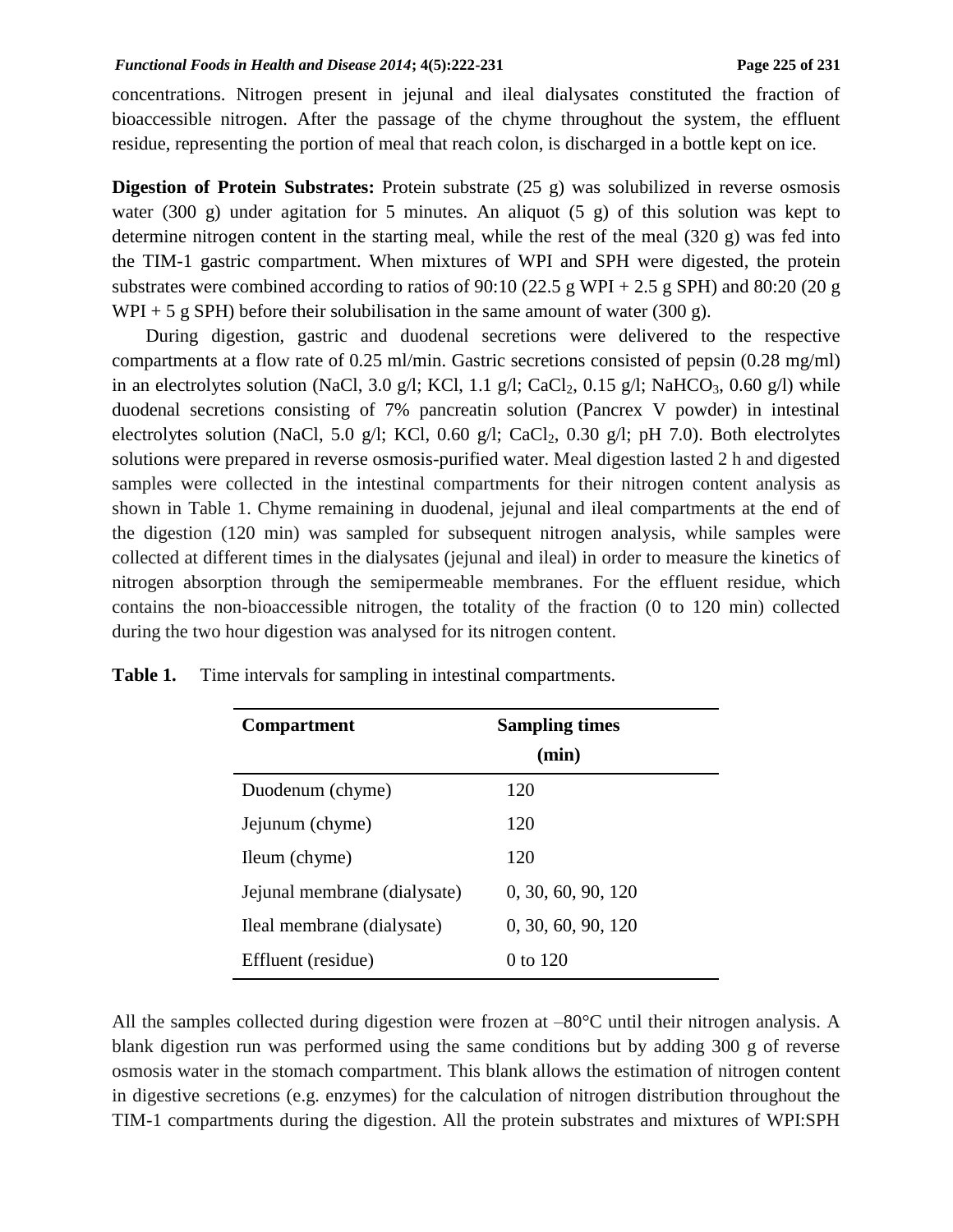#### *Functional Foods in Health and Disease 2014***; 4(5):222-231 Page 226 of 231**

were digested in duplicate. Meals were digested using the conditions for a fast gastrointestinal transit as shown in Table 2.

| <b>Gastric compartment:</b>                                    |                                                                                                                                    |
|----------------------------------------------------------------|------------------------------------------------------------------------------------------------------------------------------------|
| Time/pH                                                        | 0 min/4.5<br>$10 \text{ min}/3.2$<br>$20 \text{ min}/2.8$<br>$40 \text{ min}/1.8$<br>$60 \text{ min}/1.7$<br>$120 \text{ min}/1.5$ |
| $t_{1/2}$ (delivery half-time)<br>$\beta$ (shape of the curve) | $30 \text{ min}$<br>1                                                                                                              |
| <b>Intestinal compartments:</b>                                |                                                                                                                                    |
| Compartment/pH                                                 | Duodenum/6.5<br>Jejunum/6.8<br>$T$ leum/7.2                                                                                        |
| $t_{1/2}$ (delivery half-time)<br>$\beta$ (shape of the curve) | 150 min<br>1.8                                                                                                                     |

**Table 2.** TIM-1 conditions for a fast gastrointestinal transit simulating the digestion of a liquid meal in adults.

**Nitrogen analysis:** Liquid samples were thawed then aliquots (1 ml) were transferred in microtubes for their drying during 5 hours in a Speedvac Concentrator (Savant SPD13DDA, Thermo Scientific, Asheville, NC, USA). Dry samples were rehydrated in 0.5 ml of water and their nitrogen content determined by the Dumas combustion method [23] using a Truspec nitrogen analyzer (Leco Corp., MI, USA).

**Calculations:** Nitrogen (N) content of the samples collected in the different TIM-1 compartments during the 2 h-digestion, expressed as percentage (%) of nitrogen contained in the starting meal, was determined using the following equation:

Nitrogen content (%) of N<sub>meal</sub>) = 
$$
\frac{(N_{\text{sample}} - N_{\text{blank}})}{N_{\text{meal}}} \times 100
$$
 [1]

### **RESULTS AND DISCUSSION:**

The results for bioaccessible nitrogen were compared on the basis of only the nitrogen absorbed through the semipermeable membranes connected to jejunal and ileal compartments. Since the rate of nitrogen absorption through these membranes can vary during digestion but also depends on the type of protein substrate, nitrogen content in intestinal dialysates (jejunal + ileal) was measured at different times during the two hour digestion (Figure 1).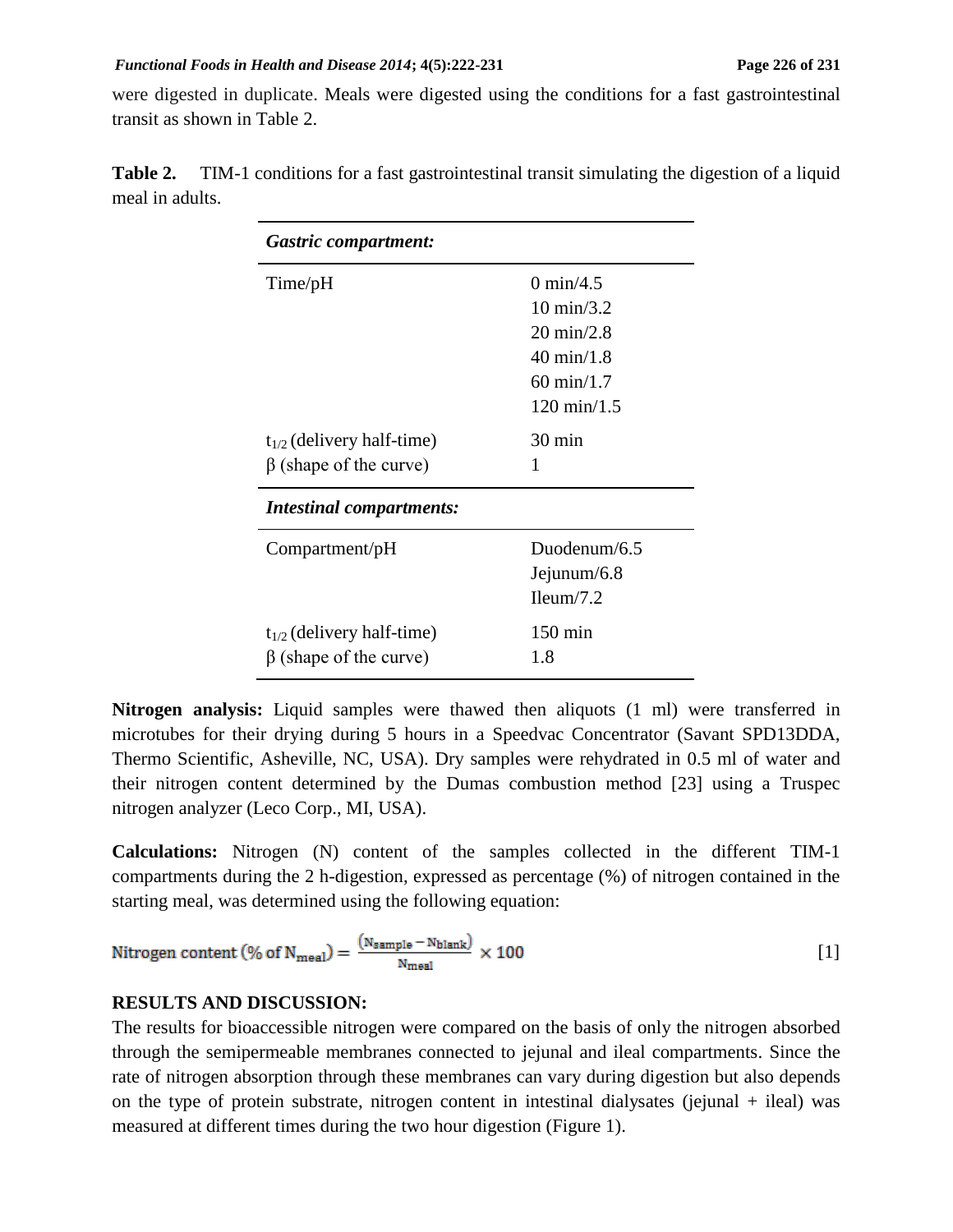

**Figure 1.** Cumulative nitrogen content in jejunal + ileal dialysates measured at different times during the 2 h-digestion. SHP, salmon protein hydrolysate; WPH-High, whey protein hydrolysate extensively hydrolysed; WPH-Low, whey protein hydrolysate weakly hydrolysed, WPI, whey protein isolate. Values are means  $\pm$  standard deviation ( $n = 2$  digestions).

Figure 1 shows that the cumulative nitrogen content in jejunal + ileal dialysates increased progressively during the digestion. For all the protein substrates, but in particular for SPH and WPI-High, a decreased in the rate of nitrogen absorption was observed after 90 minutes, which can be explained by the low amount of nitrogen remaining in the chyme that disadvantages the dialysis process through the semipermeable membranes. At the end of the two hour digestion, SPH was the protein substrate from which the highest amount of nitrogen (67.0%) became bioaccessible. Whey protein hydrolysate extensively hydrolysed (WPH-High) gave intermediate values with 56.0% of bioaccessible nitrogen while the other substrates (WPI; WPH-Low; 90:10 and 80:20 mixtures of WPI:SPH) gave lower but similar amounts of bioaccessible nitrogen with values varying from 37.5% to 42.2%. As expected, the lowest amount of bioaccessible nitrogen was measured for non-hydrolysed WPI (37.5%). Surprisingly, the amount of bioaccessible nitrogen in weakly hydrolysed WPH (38.5%) was similar to that of non-hydrolysed WPI (37.5%), indicating that whey proteins in this product are probably a mixture of intact molecules and large molecular weight peptides. According to the manufacturer's specifications, the degree of hydrolysis of this product is 4.3%. The substitution of non-hydrolysed WPI by small proportion (10% and 20%) of SPH increased slightly the amount of bioaccessible nitrogen from ~42.0% in the mixtures to 37.5% in WPI. Finally, it must be emphasized that low standard deviations of the values were obtained, indicating that TIM-1 is a very reproducible model.

Figure 2 enables a comparison of the nitrogen distribution (%) in the intestinal compartments of the TIM-1 at the end of the digestion (2 hours) for the different protein substrates. This figure clearly shows that SPH released the highest amount (67.0%) of bioaccessible nitrogen (jejunal + ileal dialysates) after the two hour digestion compared to the others protein substrates  $\langle 56.0\% \rangle$ . For all the substrates, the proportion of bioaccessible nitrogen was higher in jejunal dialysate than in ileal dialysate, indicating that the proteins are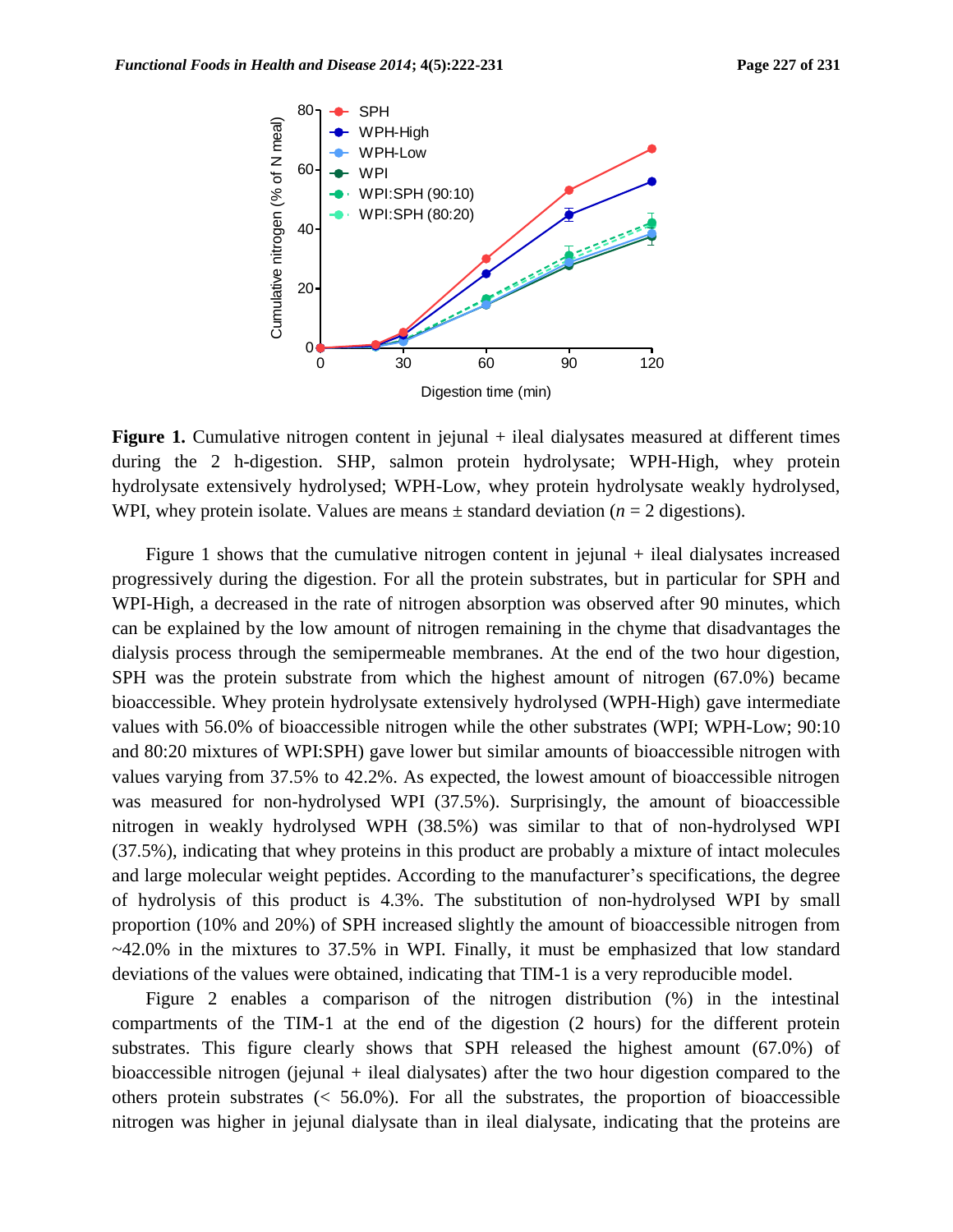rapidly digested by the gastric and intestinal enzymes to release low molecular weight peptides that can be absorbed by the permeable membrane connected to the jejunum compartment.



**Figure 2.** Nitrogen distribution throughout the TIM-1 compartments at the end of the 2 hour digestion. SHP, salmon protein hydrolysate; WPH-High, whey protein hydrolysate extensively hydrolysed; WPH-Low, whey protein hydrolysate weakly hydrolysed; WPI, whey protein isolate.

The amounts of nitrogen remaining in chyme of duodenal, jejunal and ileal compartments reflected those measured in the dialysates since TIM-1 compartments are considered as communicating vessels when the absorption process started in the jejunal region. For SPH and WPH-High, the amounts of nitrogen in chyme (duodenum  $+$  jejunum  $+$  ileum) were thus lower (~8.5%) than in other substrates for which these values varied from 12.7% to 18.0%. Nitrogen in chyme can be considered as potentially bioaccessible since a variable amount could be transferred in dialysates during a longer digestion. In our study, a fast GI passage (liquid meal) was selected since the main goal to the study was to compare the kinetics of nitrogen absorption from extensively hydrolysed substrates (SPH and WPH-High), which contained high level of low molecular weight peptides. However, if parameters for a solid meal had been selected instead, the transit time would have been longer and would have favoured the passage of nitrogen in chyme through the semipermeable membranes.

The residue flushes out in effluent at the end of the two hour digestion represented the fraction of non-bioaccessible nitrogen in the protein substrates. This fraction is lower in SPH and WPH-High  $(\sim 5\%)$  than in other substrates (7.9–9.5%) since higher proportions of nitrogen were found in dialysates and intestinal chyme at the end of the digestion.

Finally, we observed that total nitrogen recovery after the two hour digestion varied from 58.2% to 79.7% depending on the protein substrate (Figure 2). These values seemed to reflect the content of bioaccessible nitrogen in the intestinal dialysates, with the lowest value obtained for non-hydrolysed WPI and the highest value for SPH. The amount of non-recovered nitrogen at the end of the experiments could be explained by the amount of nitrogen remaining in the stomach at the end of the experiment (not analysed), but also by the nitrogen losses inherent to the numerous manipulations during the experiments (sampling and analysis).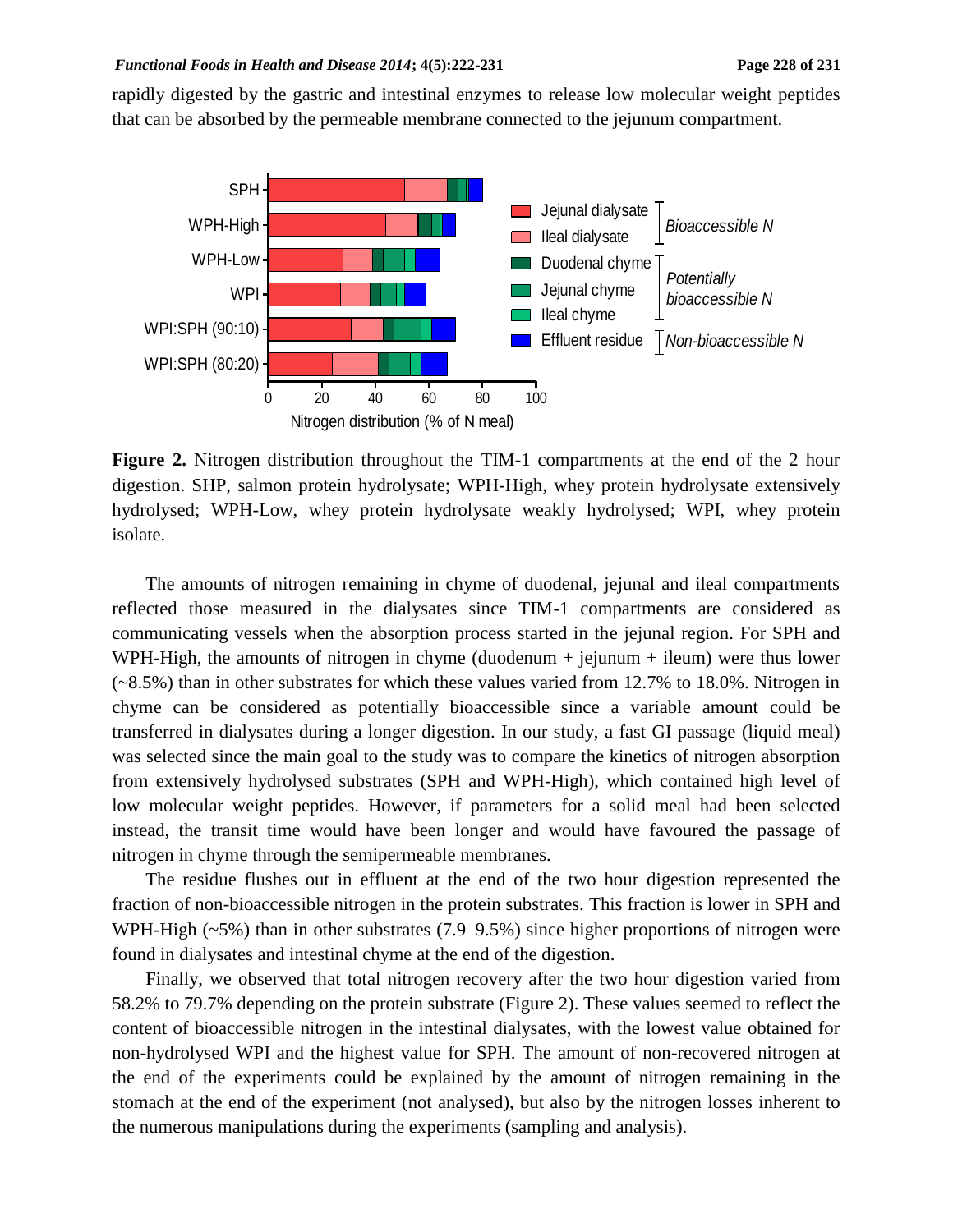### **CONCLUSION:**

The results of this study clearly indicate that salmon protein hydrolysate provides a higher proportion of bioaccessible nitrogen to a healthy adult compared to non hydrolysed whey protein isolate, but also in comparison with weakly and extensively-hydrolysed whey protein, although these latter sources of proteins are already recognized as being highly digestible.

Specifically, the salmon protein hydrolysate showed higher nitrogen bioavailability compared to whey protein isolate  $(+79%)$ , weakly hydrolysed whey protein  $(+74%)$  and extensively hydrolysed whey protein (+20%). This excellent nitrogen absorbing performance of the SPH can be associated with its high content of very low molecular weight peptides (50%  $\lt$ 1000 Da) which could pass through the semipermeable membrane upon digestion in the TIM-1 system which accurately simulates human digestion.

Our results further showed a  $\sim$ 12% increase in the percent of nitrogen absorption by the small intestine when 10% and 20% of non-hydrolyzed WPI was substituted with SPH. The addition of this SPH actually helped improve the taste of the WPI whereas addition of similar quantities of WPH made the mixtures completely unpalatable. The value for these protein mixtures was also higher (+9%) than that of commonly used weakly hydrolysed whey protein hydrolysate. Thus, incorporating just 10% of SPH to WPI increases its nitrogen bioavailability at values higher than weakly hydrolysed whey protein. Increasing the fraction of SPH further may even allow a SPH+WPI mixture to reach the higher value of bioaccessible nitrogen measured for extensively hydrolyzed whey protein, which has very limited uses (typically  $<$  4%) in medical foods due to its extremely unpalatable organoleptic profile.

### **Competing Interests:**

Bomi Framroze is the CSO of Hofseth Biocare where the salmon protein hydrolysate was sourced. The other authors have no financial interests or conflicts of interest.

### **Authors' Contributions:**

All authors contributed to this study: Bomi Framroze; Patricia Savard; Diane Gagnon; Véronique Richard; Sylvie Gauthier

#### **Abbreviations:**

SPH, salmon protein hydrolysate; WPH, whey protein hydrolysate; WPI, whey protein isolate

#### **REFERENCES:**

- 1. Minekus M, Marteau P, Havenaar R. A multicompartmental dynamic computer-controlled model simulating the stomach and small intestine. ATLA-Altern Lab Anim 1995; 197–209.
- 2. Fernández-Garcia E, Carvajal-Lérida I, Pérez-Gálvez A. *In vitro* bioaccessibility assessment as a prediction tool of nutritional efficiency. Nutr Res 2009; 29: 751–760.
- 3. Havenaar R. The model selection tool. Dairy Ind Int 1999; 64(6): 33–36.
- 4. Zeijdner EE, Mohede ICM. Latest tool for screening new clinical foods. A dynamic, computer-controlled model of the human gastrointestinal tract is the most up-to-date technology for testing new foods. New World Health 1999; 105: 1–12.
- 5. Dickinson PA, Abu Rmaileh R, Ashworth L, Baker RA, Burke WM, Patterson CM,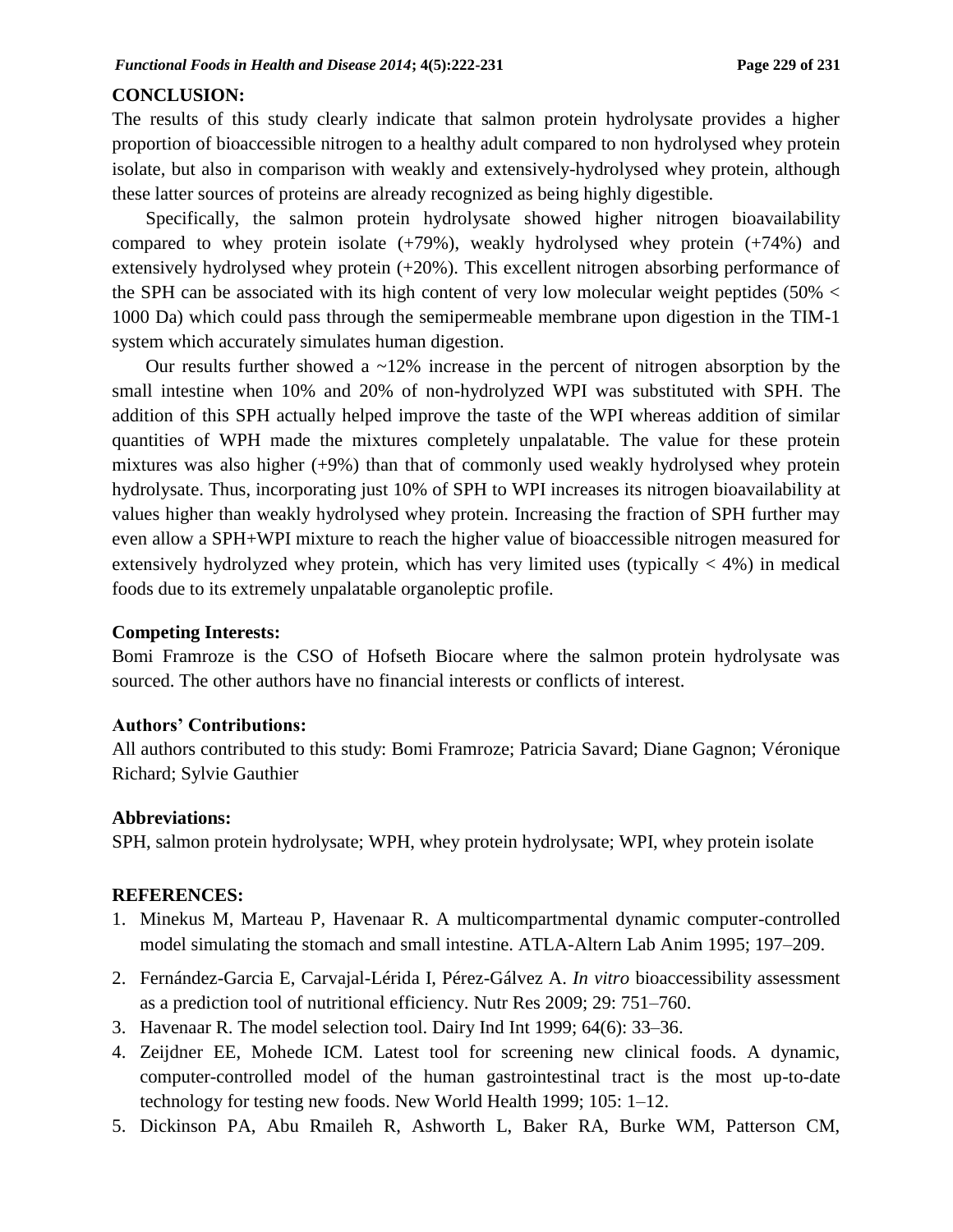Stainforth N, Yasin M. An investigation into the utility of a multi-compartmental, dynamic, system of the upper gastrointestinal tract to support formulation development and establish bioequivalence of poorly soluble drugs. AAPS J 2012; 14: 196–205.

- 6. Salovaara S, Alminger ML, Eklund-Jonsson C. Prolonged transit time through the stomach and small intestine improves iron dialyzability and uptake *in vitro*. J Agric Food Chem 2003; 51: 5131–5136.
- 7. Larsson M, Minekus M, Havenaar R. Estimation of the bioavailability of iron and phosphorus in cereals using a dynamic gastrointestinal model. J Sci Food Agric 1997; 74: 99–106.
- 8. Verwei M, Arkbage K, Havenaar R, Van den Berg H, Witthöft C, Schaafsma G. Folic acid and 5-methyl-tetrahydrofolate in fortified milk are bioaccessible as determined in a dynamic *in vitro* gastrointestinal model. J Nutr 2003; 133: 2377–2383.
- 9. Courraud J, Berger J, Cristol J-P, Avallone S. Stability and bioaccessibility of different forms or carotenoids and vitamin A during *in vitro* digestion. Food Chem 2013; 136: 871–877.
- 10. Venema K, Dohnalek MH. Digestibility and availability of nitrogen for whey protein hydrolysate products assessed using a dynamic in vitro gastrointestinal model. J Allergy Clin Immunol 2006; 117: 304.
- 11. Picariello G, Mamone G, Nitride C, Addeo F, Ferranti P. Protein digestomics: Integrated platforms to study food-protein digestion and derived functional and active peptides. TrAC Trends in Analytical Chemistry 2013; 52: 120–134.
- 12. Butts CA, Monro JA, Moughan PJ. *In vitro* determination of dietary protein and amino acid digestibility for humans. Br J Nutr 2012; 108(S2): 282–287.
- 13. Nabil S, Gauthier SF, Drouin R, Poubelle PE, Pouliot Y. *In vitro* digestion of proteins and growth factors in a bovine whey protein extract as determined using a computer-controlled dynamic gastrointestinal system (TIM-1). Food Dig 2011; 2: 13–22.
- 14. Chen L, Hébrard G, Beyssac E, Denis S, Subirade M. *In vitro* study of the release properties of soy-zein protein microspheres with a dynamic artificial digestive system. J Agric Food Chem 2010; 58: 9861–9867.
- 15. Blanquet-Diot S, Soufi M, Rambeau M, Rock E, Alric M. Digestive stability of xanthophylls exceeds that of carotenes as studied in a dynamic *in vitro* gastrointestinal system. 2009; 139: 876–883.
- 16. Lila MA, Ribnicky DM, Rojo LE, Rojas-Silva, P, Oren A, Havenaar R, Janle EM, Raskin I, Yousef GG, Grace MH. Complementary approaches to gauge the bioavailability and distribution of ingested berry polyphenolics. 2012; 60: 5763–5771.
- 17. Blanquet S, Zeijdner E, Beyssac E, Meunier J-P, Denis S, Havenaar R, Alric M. A dynamic artificial gastrointestinal system for studying the behavior of orally administered drug dosage forms under various physiological conditions. Pharm Res 2004; 21: 585–591.
- 18. Souliman S, Blanquet S, Beyssac E, Cardot J-M. A level A *in vitro*/*in vivo* correlation in fasted and fed states using different methods: Applied to solid immediate release oral dosage form. Eur J Pharm Sci 2006; 27: 72–79.
- 19. Report on Molecular weight and peptide distribution in salmon protein hydrolysate. Green Earth Industries Reports 2008; 1–9.
- 20. Gauthier SF, Pouliot Y. Functional and biological properties of peptides obtained by